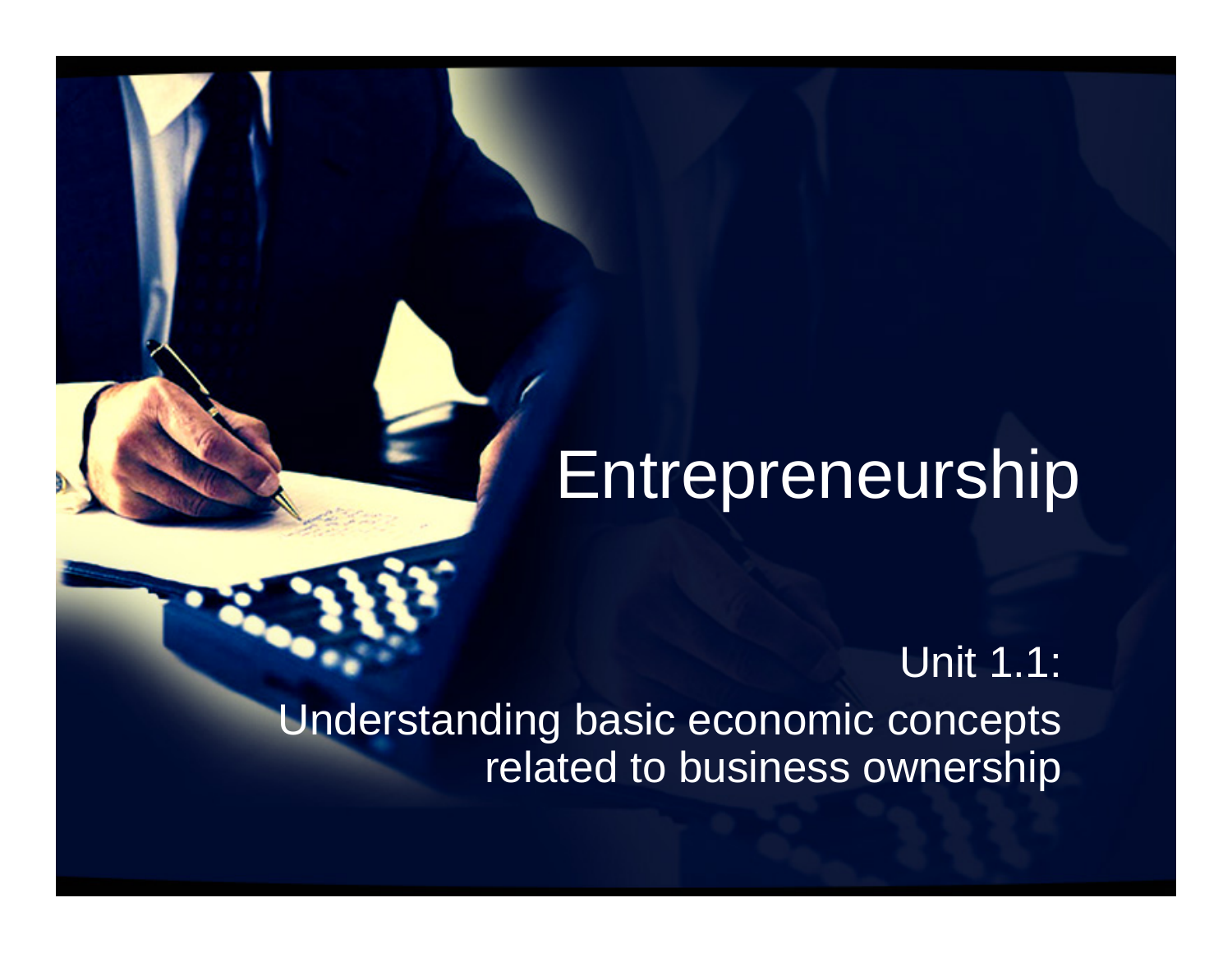# Students will understand basic economic concepts related to business ownership

#### **Students will be able to:**

- $\bullet$ Define entrepreneurship
- •Explain the profit motive
- • Describe effects of supply, demand and scarcity on businesses
- $\bullet$ Graph supply and demand curves
- •Describe concept of equilibrium
- • Explain the role of competition and how "market structure" (i.e., monopolies) affects price
- •Describe government's role in business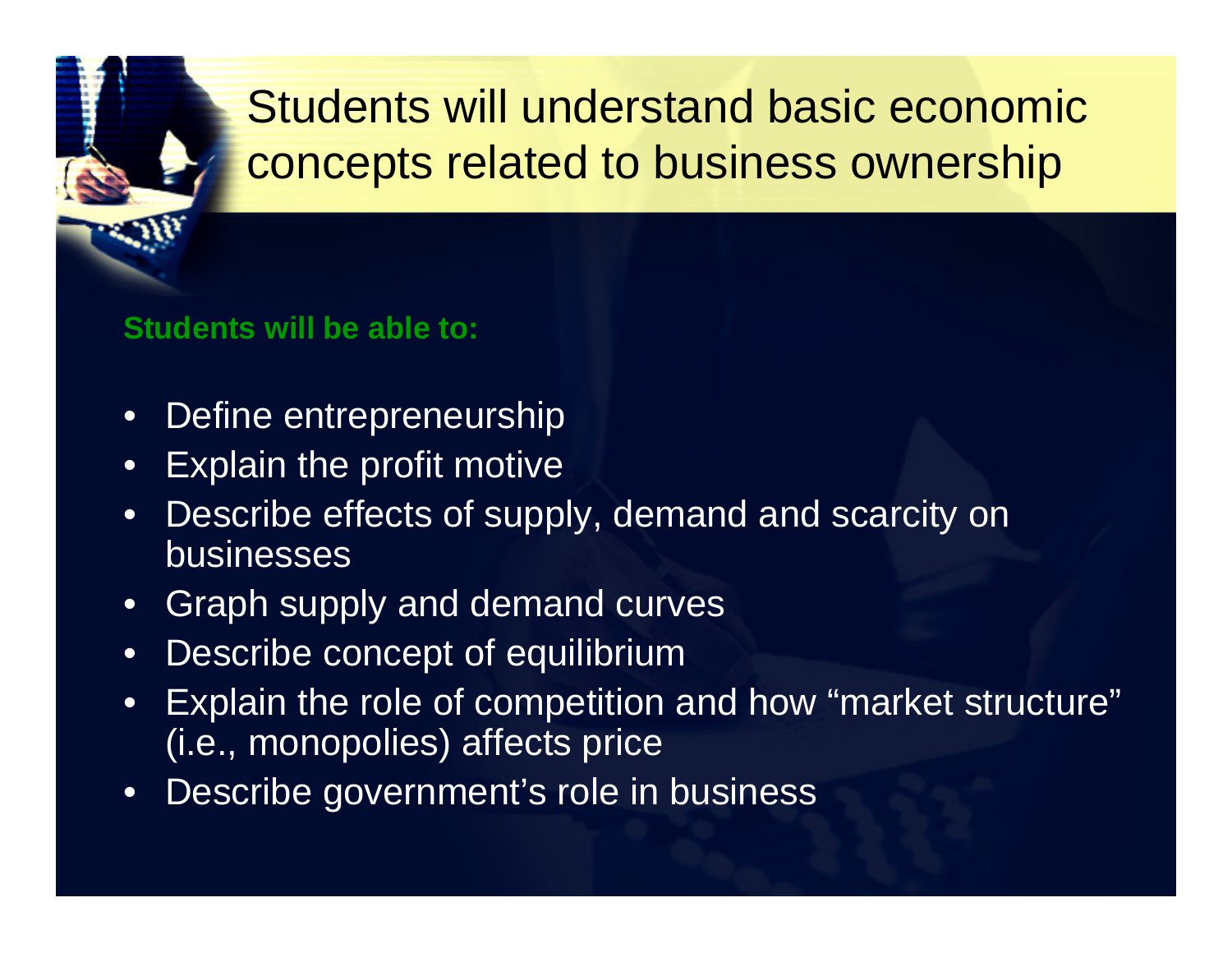### **Entrepreneurship**

### The process of getting into and operating one's own business

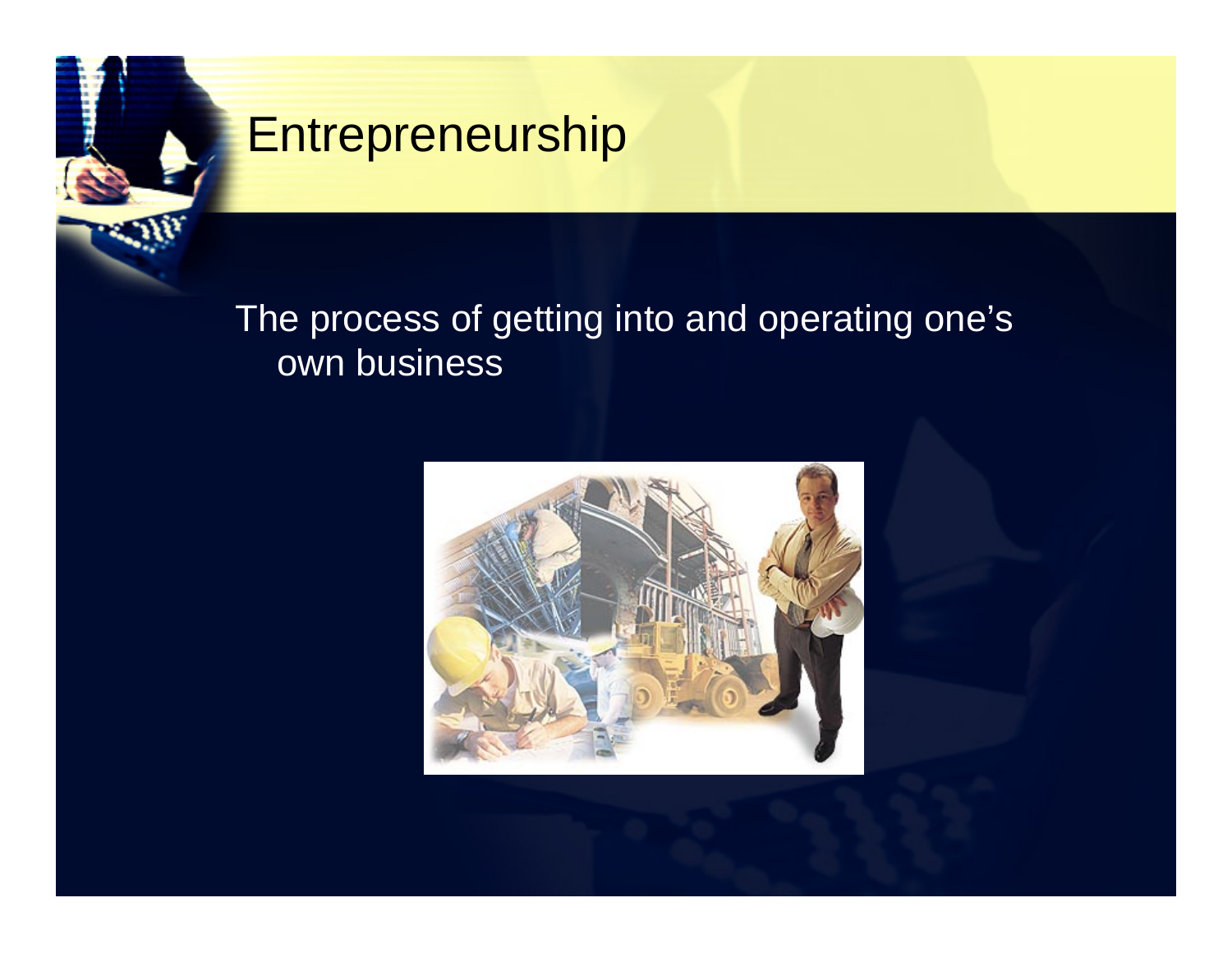### Profit Motive

Profit: Money left after all the expenses of a business have been deducted from the income

Making a profit is a primary incentive of the free enterprise system. It is one way of measuring success in a free enterprise system.





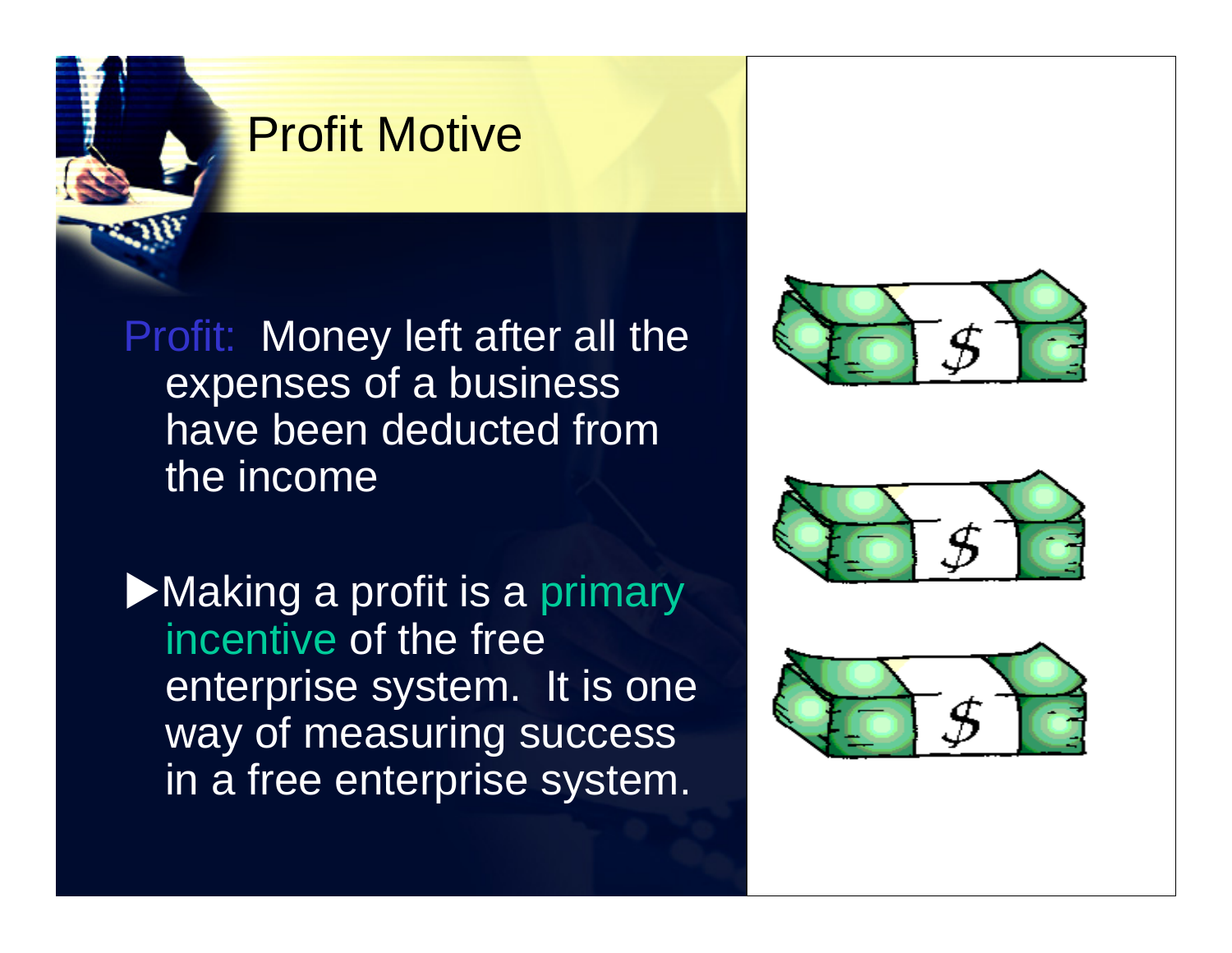# **Effects of Supply on Businesses**

### Supply: The amount of a good or service that producers are willing to produce



*The more money that can be charged for each item . . . the more units the supplier is willing to produce.*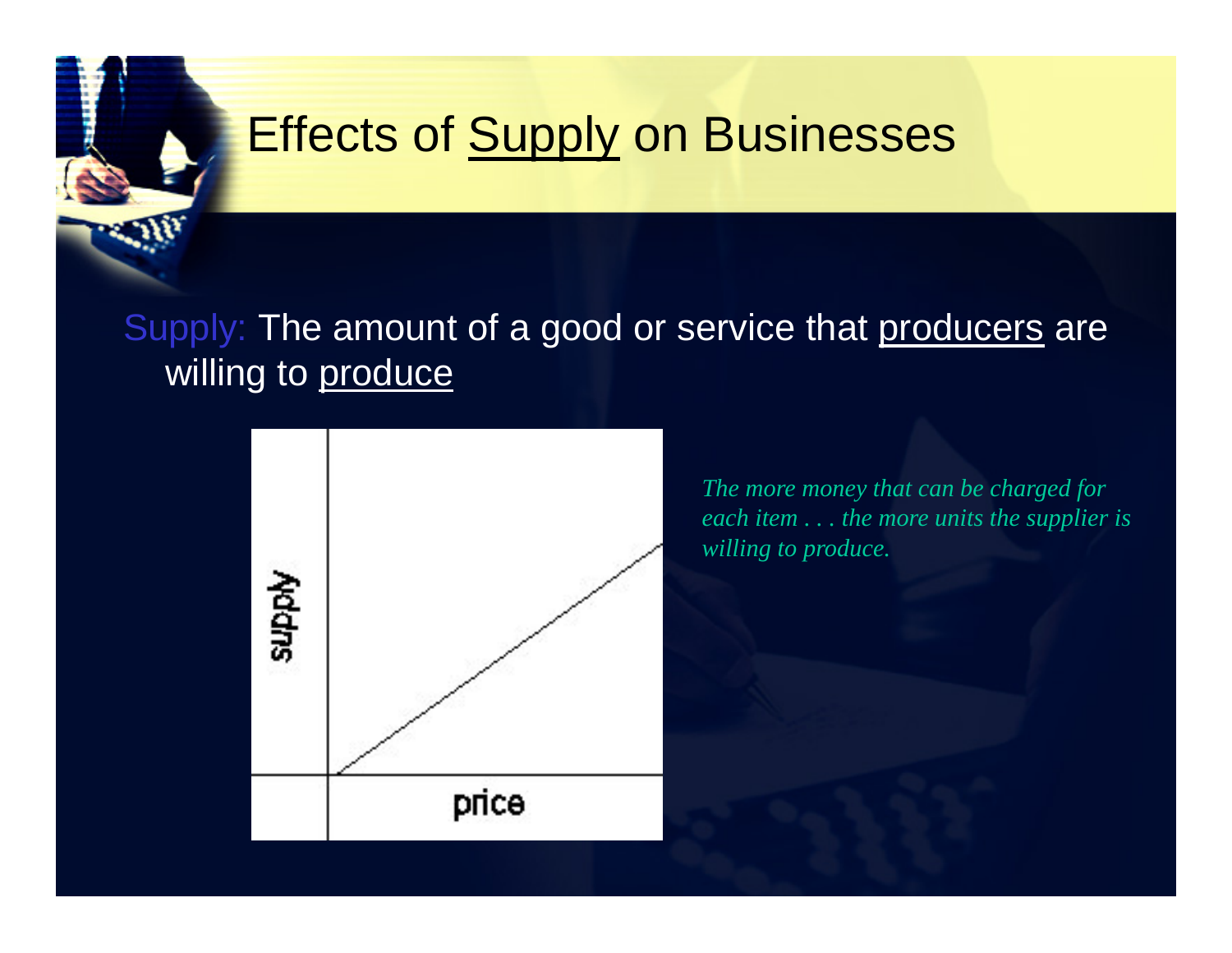### Effects of Demand on Businesses

#### Demand: The amount or quantity of goods or services that consumers are willing and able to buy



*As the price continues to rise . . . the less units the consumer is willing to buy.*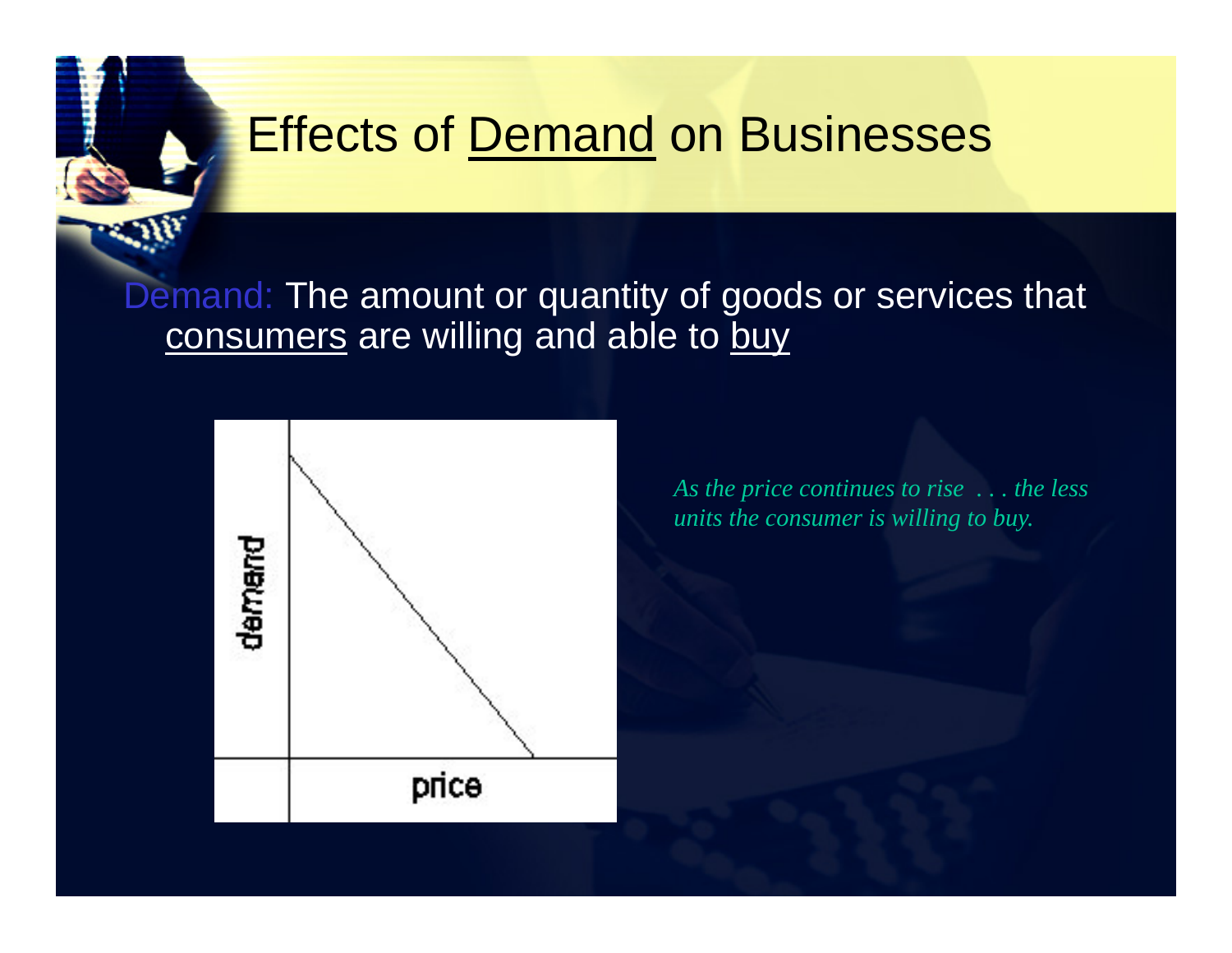### Effects of Scarcity on Businesses

### Scarcity: When wants are greater than resources

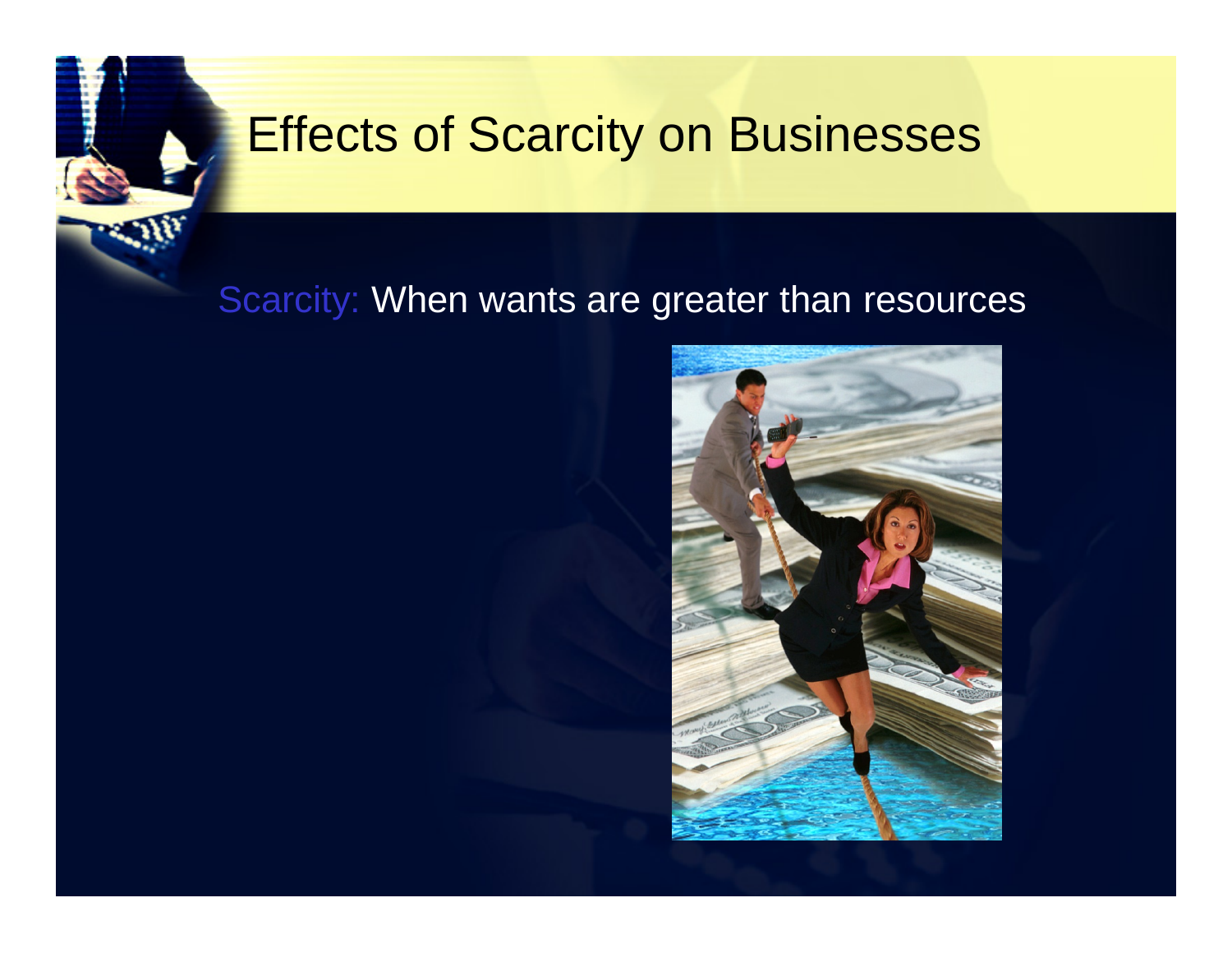# Concept of Equilibrium

Equilibrium: Point at which consumers buy all of a product that is supplied, leaving neither a surplus nor a shortage

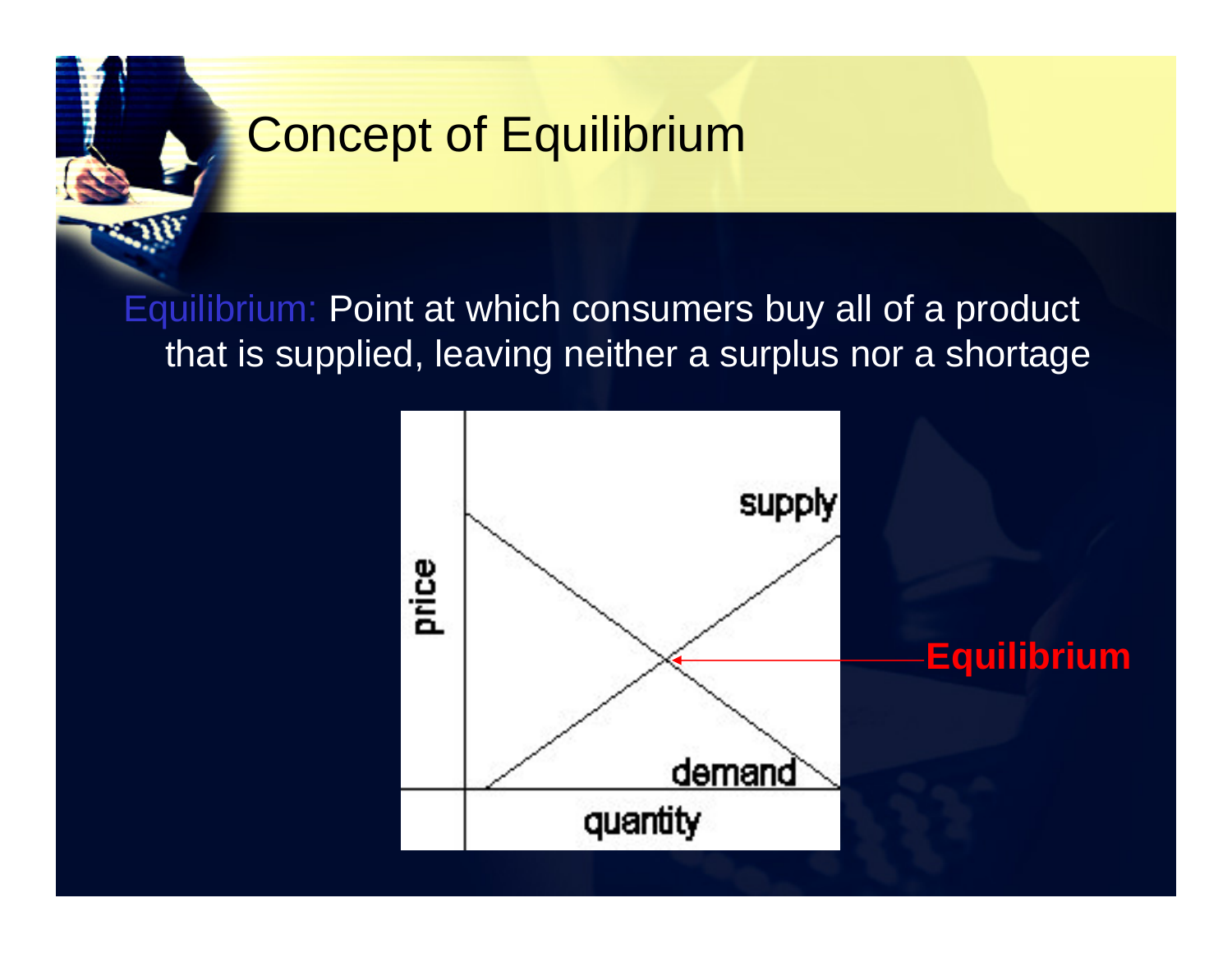# Contributions by Small Business Owners and Entrepreneurs

- •Provide jobs
- •Turn demand into supply
- •Principal source of venture capital
- •Change society
- •Fill unmet needs
- • Contribute to the overall good of the nation
- Make life more pleasant to consumers
- •Technological change
- •Increased productivity

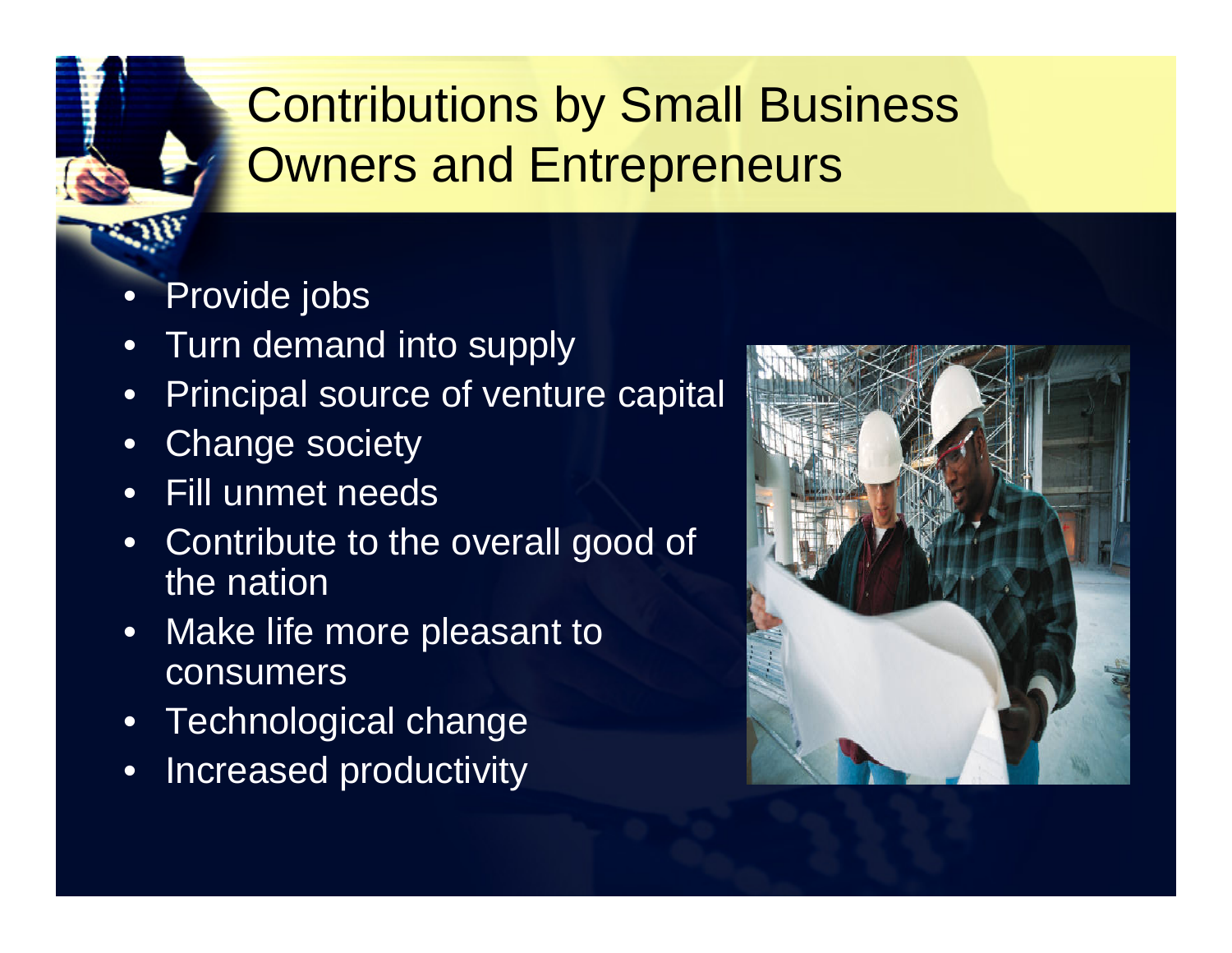

Competition: Businesses striving for the same customer or market

▶ Competition between similar businesses is a key element in a market economy. It forces companies to become more efficient. It also keeps prices down and quality up.

 $\blacktriangleright$  Not all markets are competitive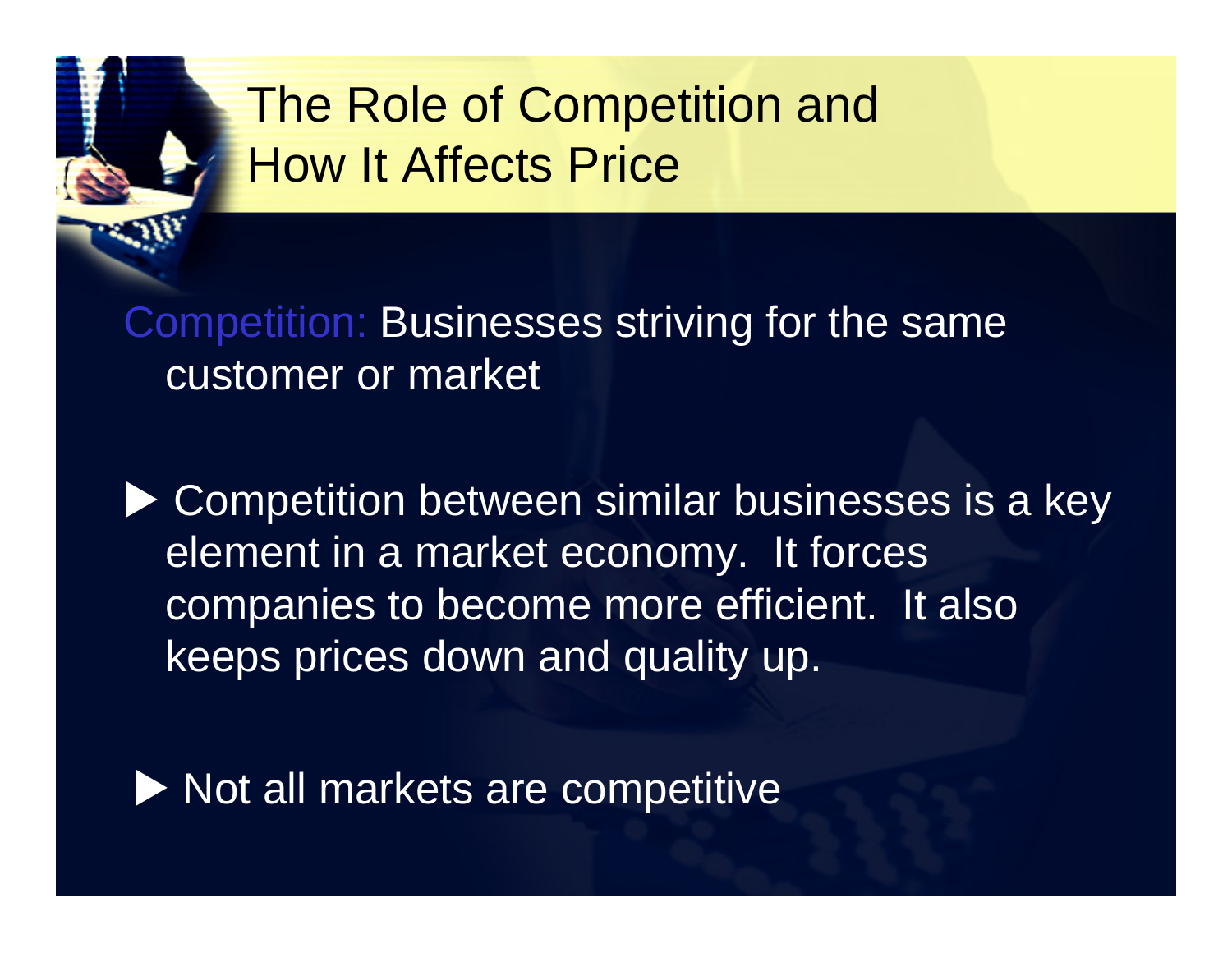

# How "Market Structure" Affects Price *(i.e., monopolies)*

Monopoly: When a company controls all of a market. There is no competition.

 $\blacktriangleright$  A company that has a monopoly is able to charge more than a company that has to compete with other companies.

▶ Consumers have nowhere else to go. They will continue to buy a product or service, even if the producer raises prices.



**Microsoft's Bill Gates**

In 1998, the US Dept of Justice filed an anti-trust lawsuit against Microsoft.

*See Wikipedia for more information.*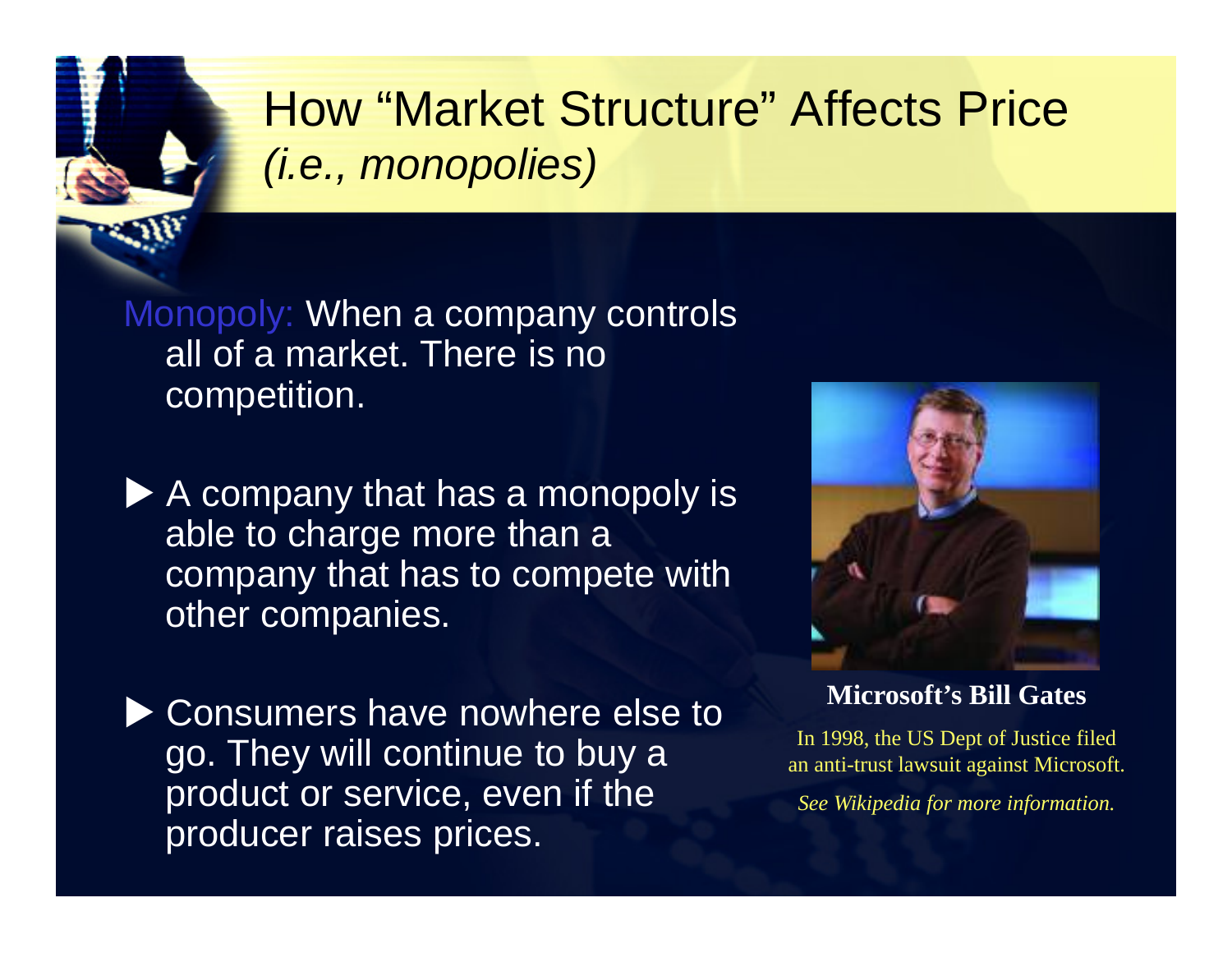### Government's Role in Business

The government has an effect on what is produced by:

 Purchases: Government purchases huge amounts of goods and services

#### **Taxes: Government taxes certain goods and services**

- Sales tax on retail
- $\mathcal{L}_{\mathcal{A}}$  Extra charge on cigarettes, gasoline, and alcoholic beverages

Subsidies: Payment to producers of certain kinds of goods

– Agricultural products, businesses that locate their businesses in certain inner-city neighborhoods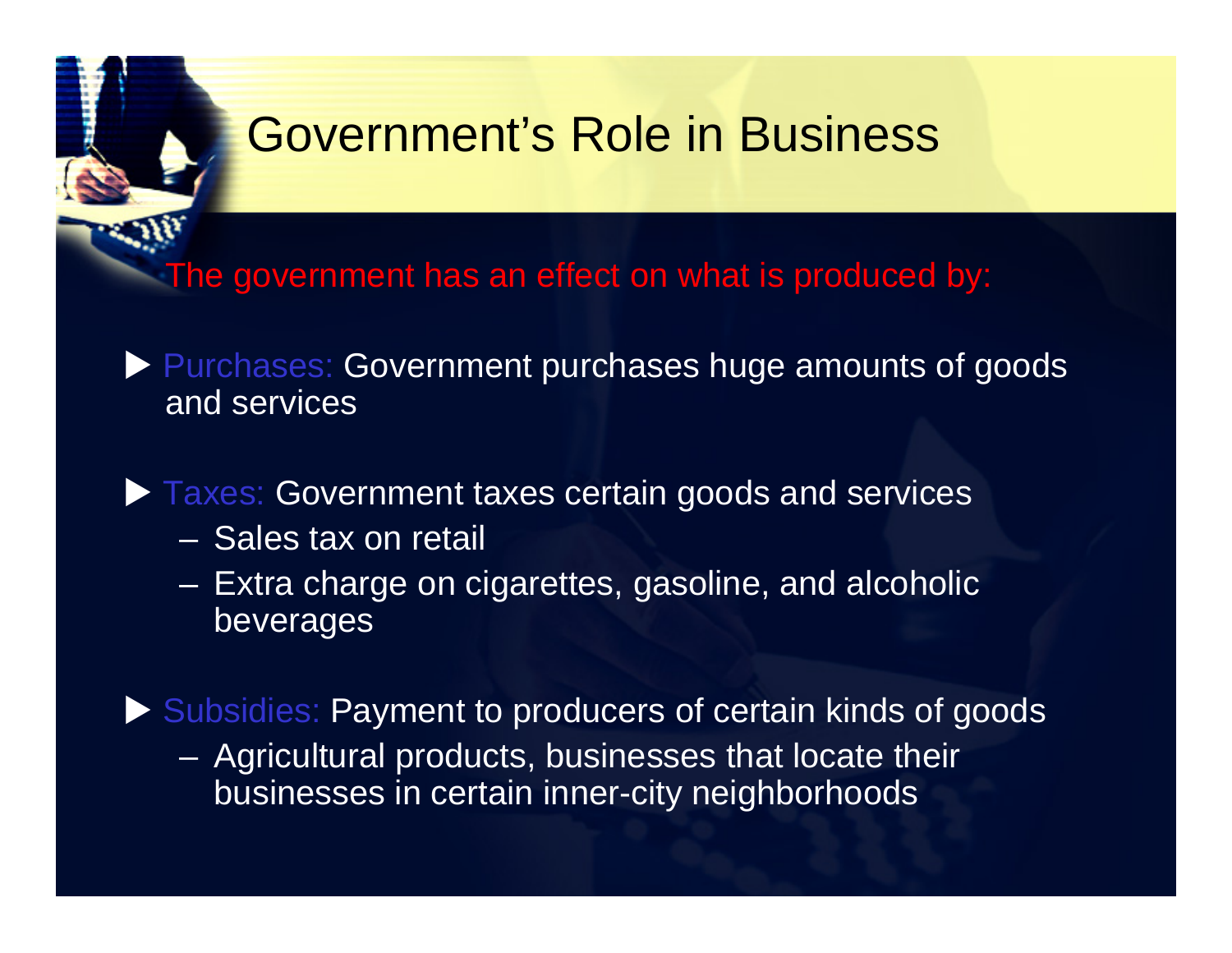# Government Programs and Laws to Protect Consumers

### Inspection:

USDA-inspects meat and poultry plants to ensure appropriate hygienic measures are being observed OSHA-inspects factories to ensure that conditions are safe for workers

**Licenses: Government regulates by requiring some** businesses to obtain licenses

 $\mathcal{L}_{\mathcal{A}}$ Barber and Beauticians, Real Estate, and more…

*To obtain a license, professionals must pass examinations and pay licensing fees before they can start their business*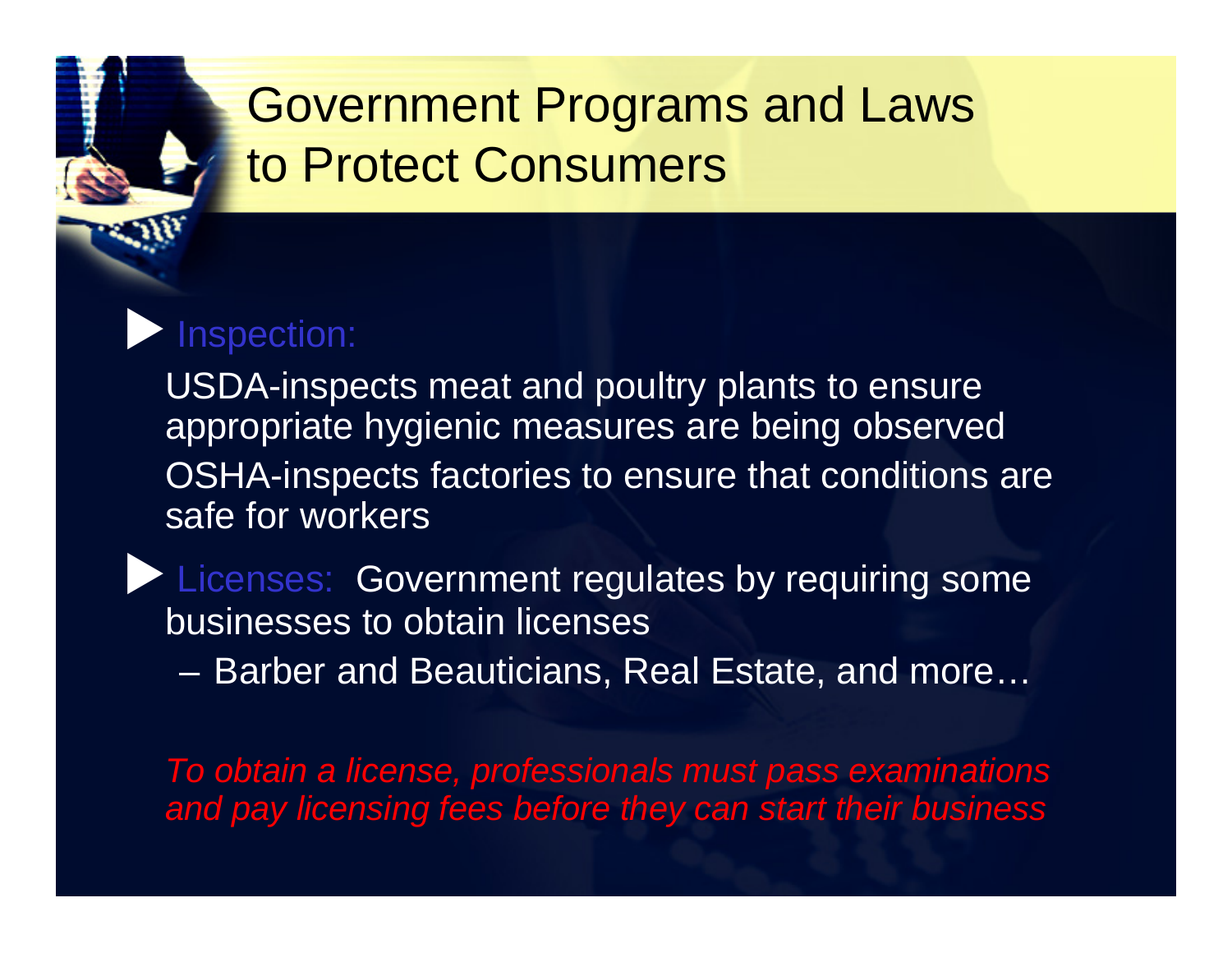# Laws Enacted by the Government to Protect the Consumer

#### Equal Employment Opportunity Commission (EEOC)

Charged with protecting the rights of employees age, race, color or national origin, religion, gender or physical challenge

#### Equal Pay Act of 1963

All employers must pay men and women the same wage for the same work

#### Fair Labor Standards Act of 1938

Minimum wage and maximum working hours are identified. Children under 16 years of age could not be employed full-time except by their parents.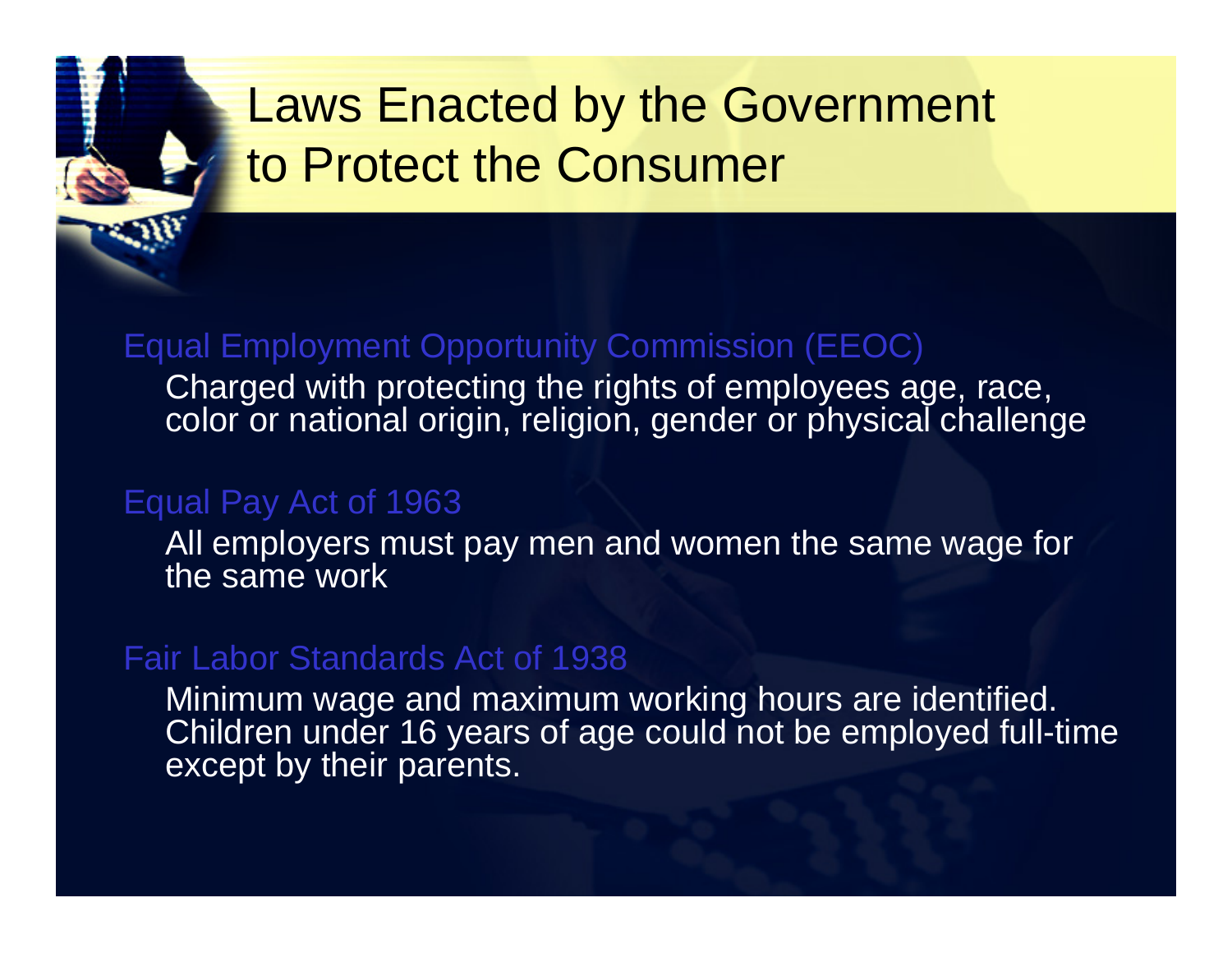# Laws Enacted by the Government to Protect the Consumer (cont'd.)

#### Occupational Safety & Health Act (OSHA)

Ensuring safe and healthy working conditions for employees

### Price Discrimination (Clayton Act of 1914 & Robinson-Patman Act of 1936)

When a business cannot sell the same product to different people at different prices

Food and Drug Administration (FDA) Monitoring product safety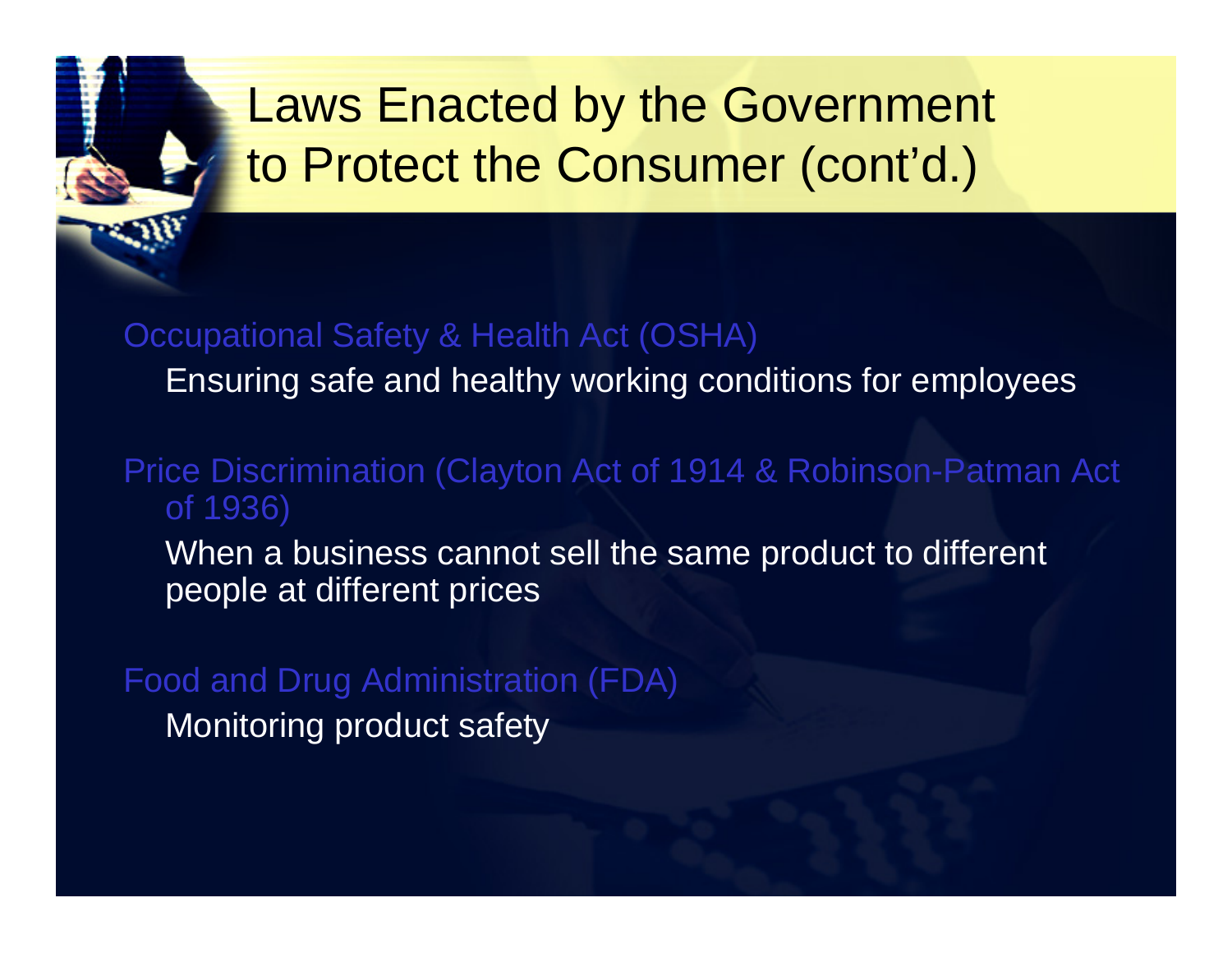# More Laws Enacted by the Government to Protect the Consumer

#### Consumer Product Safety Commission (CPSC) Watchdog for consumers over products that may be hazardous

### Fair Packaging and Labeling Act

Requires that manufacturers labels truthfully list all raw materials used in the production of products

#### Uniform Commercial Code (UCC)

Groups of laws that covers everything from sales to bank deposits and investment securities. This applies to sales transactions between merchants.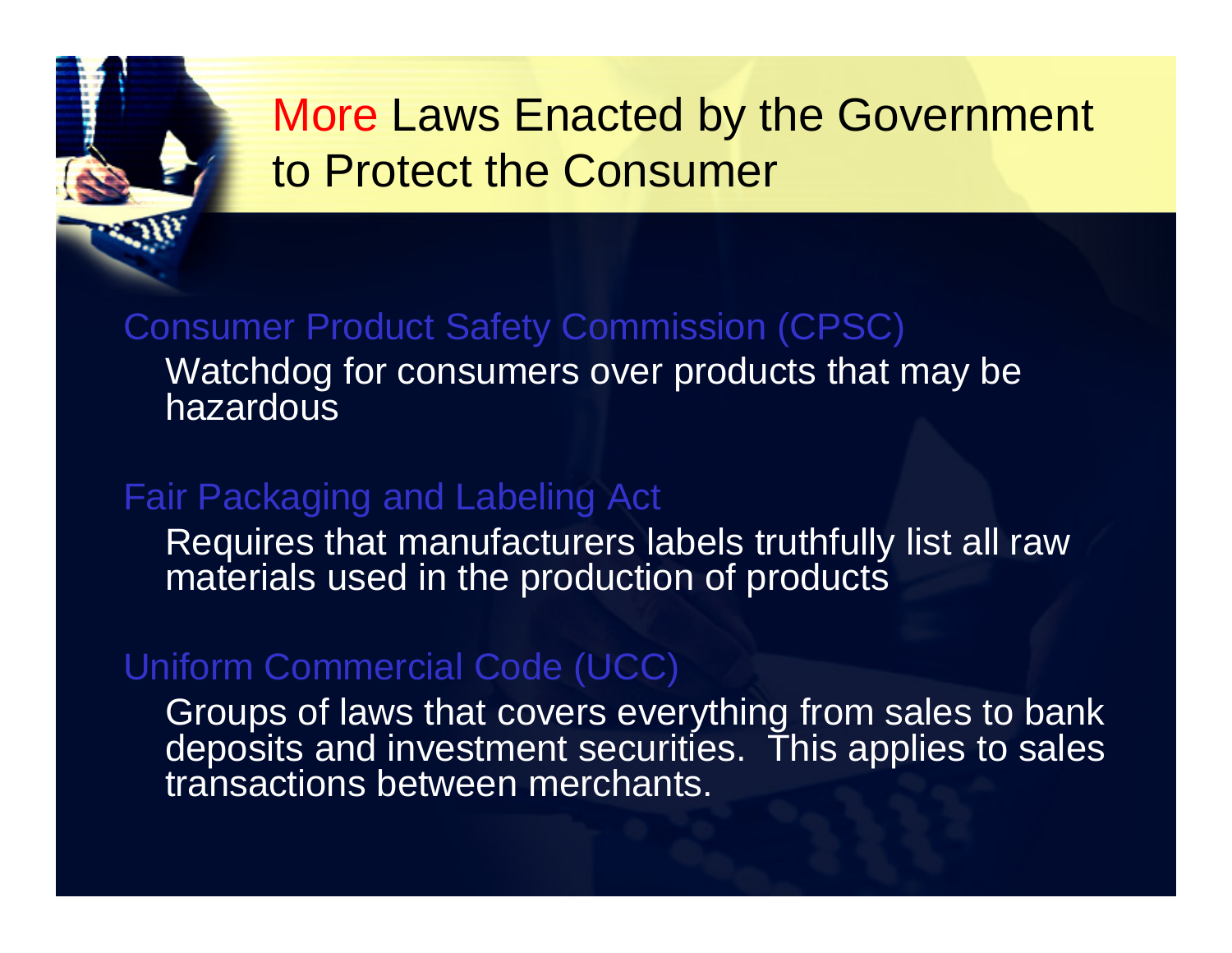### Protect Your Invention/Business

The government has created laws to protect the entrepreneurs' ideas and intellectual property

Patent: A legal document that gives an inventor the sole right to produce, use, and sell an invention. A patent lasts for 20 years. During this period, no business or individual can copy or sue the patented invention without the patent holder's permission.

Copyright: Protects original works of an author. (e.g., music, books, computer software.) A copyright lasts for 70 years after the death of the author.

Trademark: Word, symbol, design, or combination of these that a business uses to identify itself or something it sells.